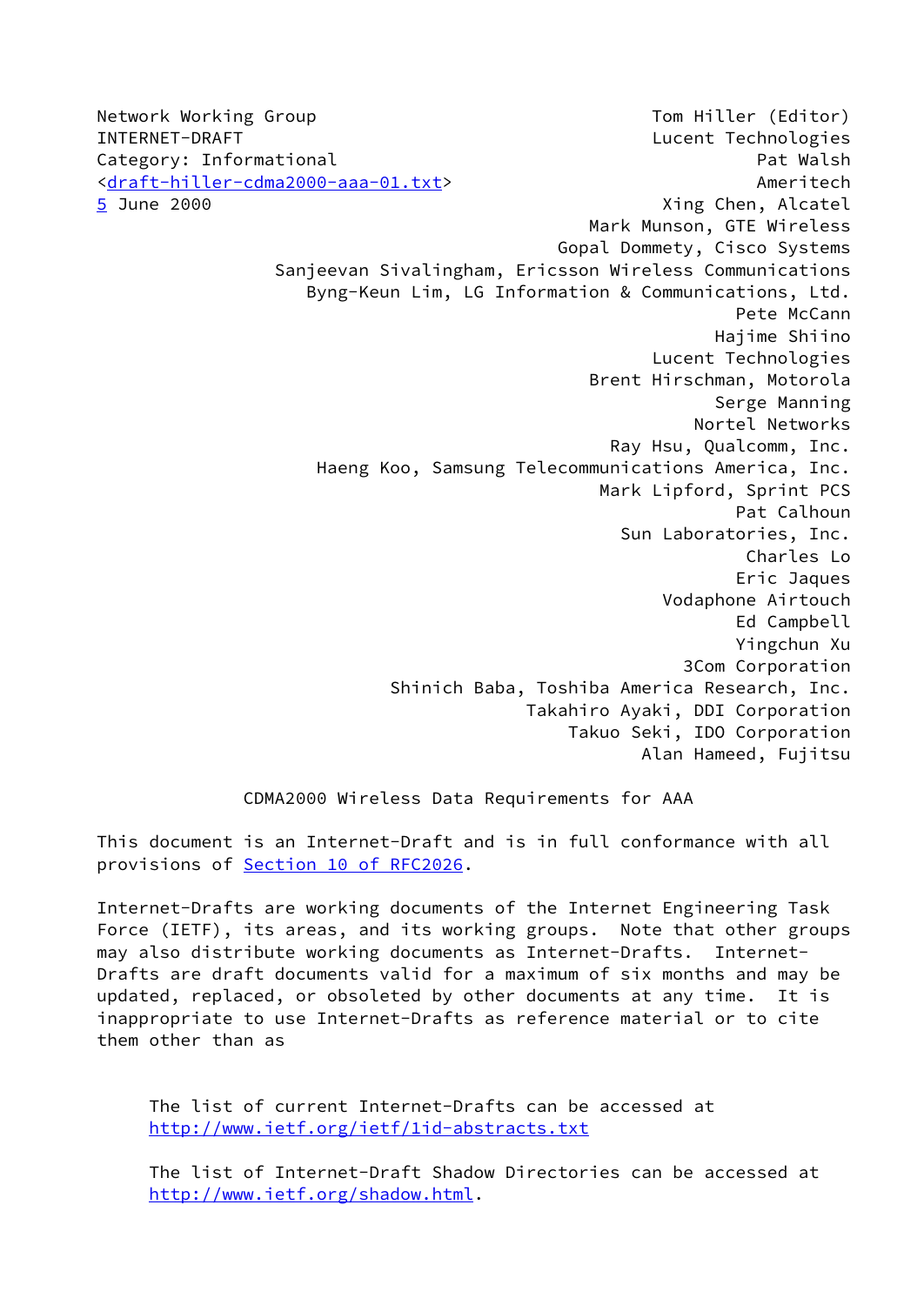Hiller, et al. The Informational The Leage 1]

.

INTERNET-DRAFT CDMA2000 Requirements for AAA 5 June 2000

<span id="page-1-0"></span>[1](#page-1-0). Copyright Notice

Copyright (C) The Internet Society (2000). All Rights Reserved.

<span id="page-1-1"></span>[2](#page-1-1). Abstract

This draft specifies cdma2000 wireless data AAA requirements associated with third generation wireless architecture that supports roaming among service providers for traditional PPP and Mobile IP services. The architecture is designed for use with a cellular network as an access medium.

Sections  $3, 4$  $3, 4$ , present a brief high level review of the cdma2000 wireless data architecture. [Section 5](#page-0-0) presents cdma2000 AAA requirements.

# <span id="page-1-2"></span>[3](#page-1-2). Introduction

This draft specifies AAA requirements associated with a third generation cdma2000 wireless architecture that supports roaming among service providers for traditional PPP and Mobile IP services. The architecture is designed for use with a cellular network as an access medium.

Sections  $\frac{3}{5}$  and  $\frac{4}{5}$  present a brief, high level review of the cdma2000 wireless data architecture as an aid to interested AAA WG members. [Section 5](#page-0-0) presents cdma2000 AAA requirements, and is self contained relative to the architecture review.

<span id="page-1-3"></span>[3.1](#page-1-3). Changes

-01: Fixed problems with section number references.

<span id="page-1-4"></span>[3.2](#page-1-4). Requirements language

In this document, the key words "MAY", "MUST, "MUST NOT", "optional", "recommended", "SHOULD", and "SHOULD NOT", are to be interpreted as described in [[RFC2119](https://datatracker.ietf.org/doc/pdf/rfc2119)].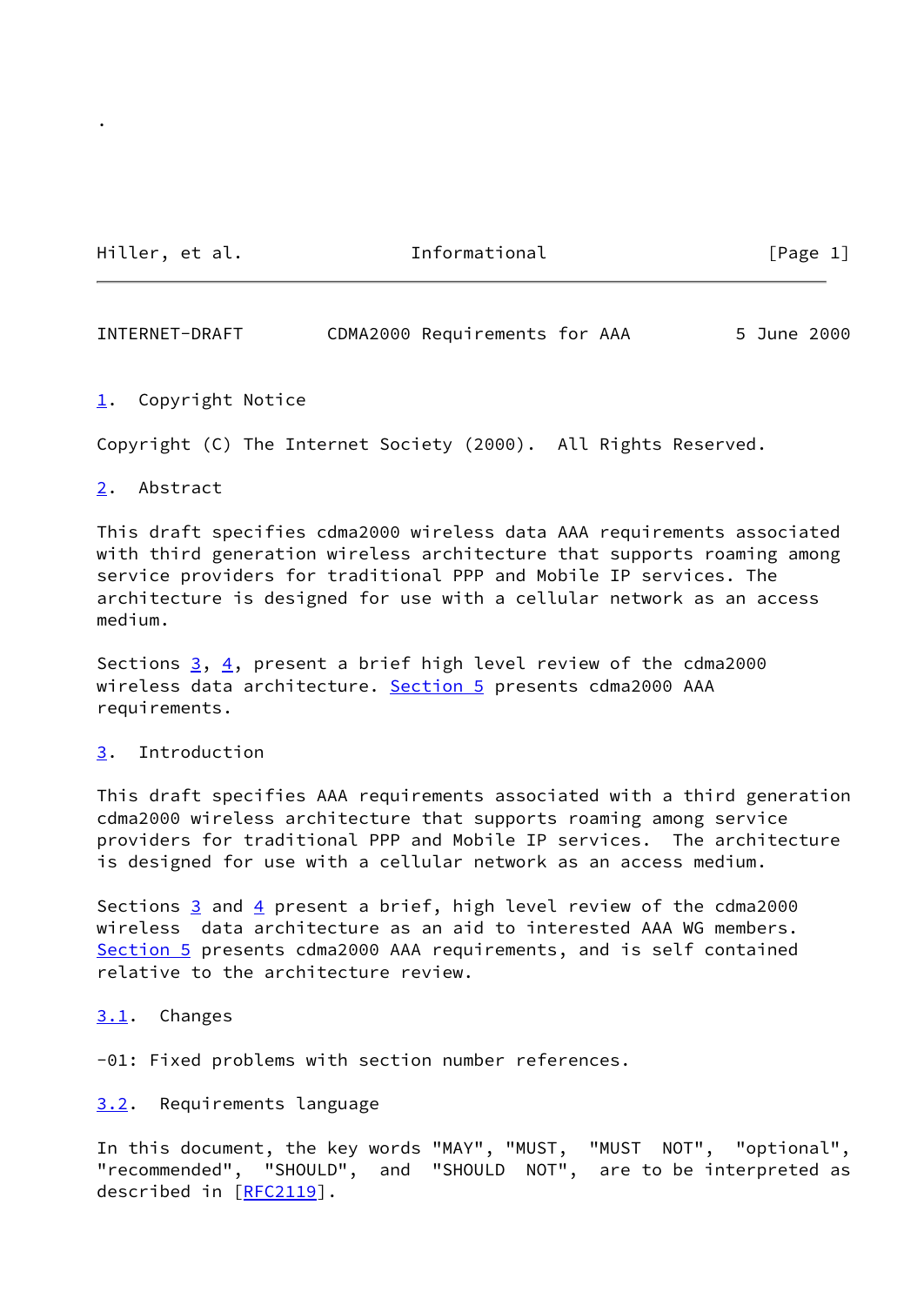Please note that the requirements specified in this document are to be used in evaluating AAA protocol submissions. As such, the requirements language refers to capabilities of these protocols; the protocol documents will specify whether these features are required, recommended, or optional. For example, requiring that a protocol support confidentiality is NOT the same thing as requiring that all protocol traffic be encrypted.

A protocol submission is not compliant if it fails to satisfy one or more of the MUST or MUST NOT requirements for the capabilities that it

| Hiller, et al. | Informational | [Page 2] |
|----------------|---------------|----------|
|                |               |          |

INTERNET-DRAFT CDMA2000 Requirements for AAA 5 June 2000

implements. A protocol submission that satisfies all the MUST, MUST NOT, SHOULD and SHOULD NOT requirements for its capabilities is said to be "unconditionally compliant"; one that satisfies all the MUST and MUST NOT requirements but not all the SHOULD or SHOULD NOT requirements for its protocols is said to be "conditionally compliant."

<span id="page-2-0"></span>[3.3](#page-2-0). General Service Requirements

- o Provide service during subscriber visiting between wireless networks systems while maintaining a formal customer-service provider relation with only one wireless service provider.
- o Support Traditional PPP and Mobile IP services:
	- o Support dynamic and static home address assignments for Mobile IP
	- o Support a Home Agent in the mobile's home wireless network, home ISP, or private network.
	- o Support IP Security on the Mobile IP tunnel between Foreign Agent and Home Agent, in order to avoid the overhead of a voluntary tunnel on the radio interface.
- o Provide robust authentication, authorization and accounting services (AAA):
	- o Provide separation of airlink resource AAA services and data resource AAA services.
	- o Authenticate and authorize a mobile based on an IMSI and an NAI. The architecture allows for a carrier to determine if billing is based on the IMSI or the NAI.
	- o Support optional AAA broker services between wireless carriers and between wireless carriers and other external data networks.
	- o Allow for distribution of specific Mobile IP security key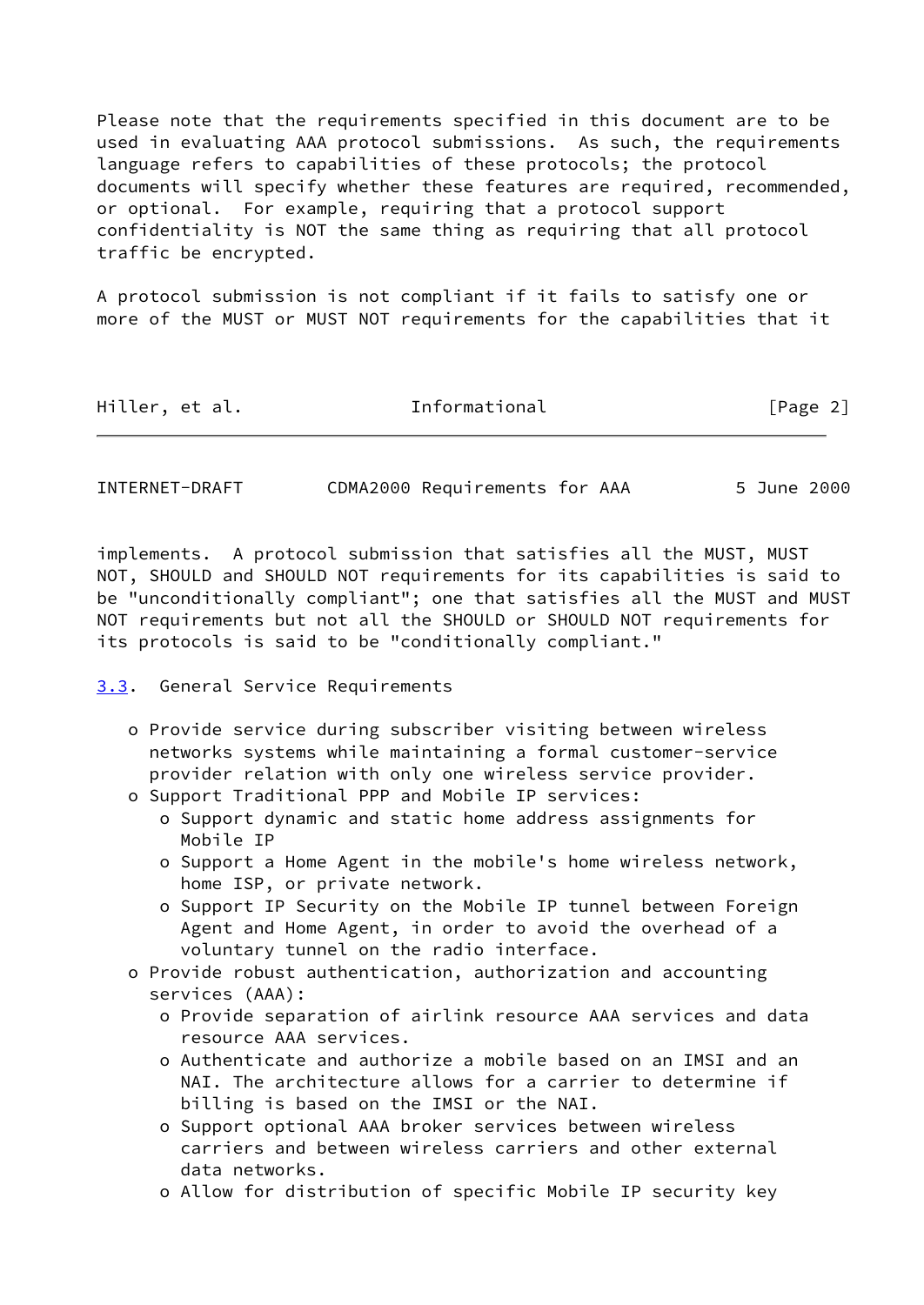information to support home agent assignment, fast handoff, and fast HA-FA authentication assignment during registration. o Provide QoS

<span id="page-3-0"></span>[4](#page-3-0). High Level Architecture

The high level architecture is shown in Figure 1. The six major entities that compose the network are the Home Agent, the PDSN, the AAA Server, the Radio Network, the HLR/VLR, and Mobile Client.

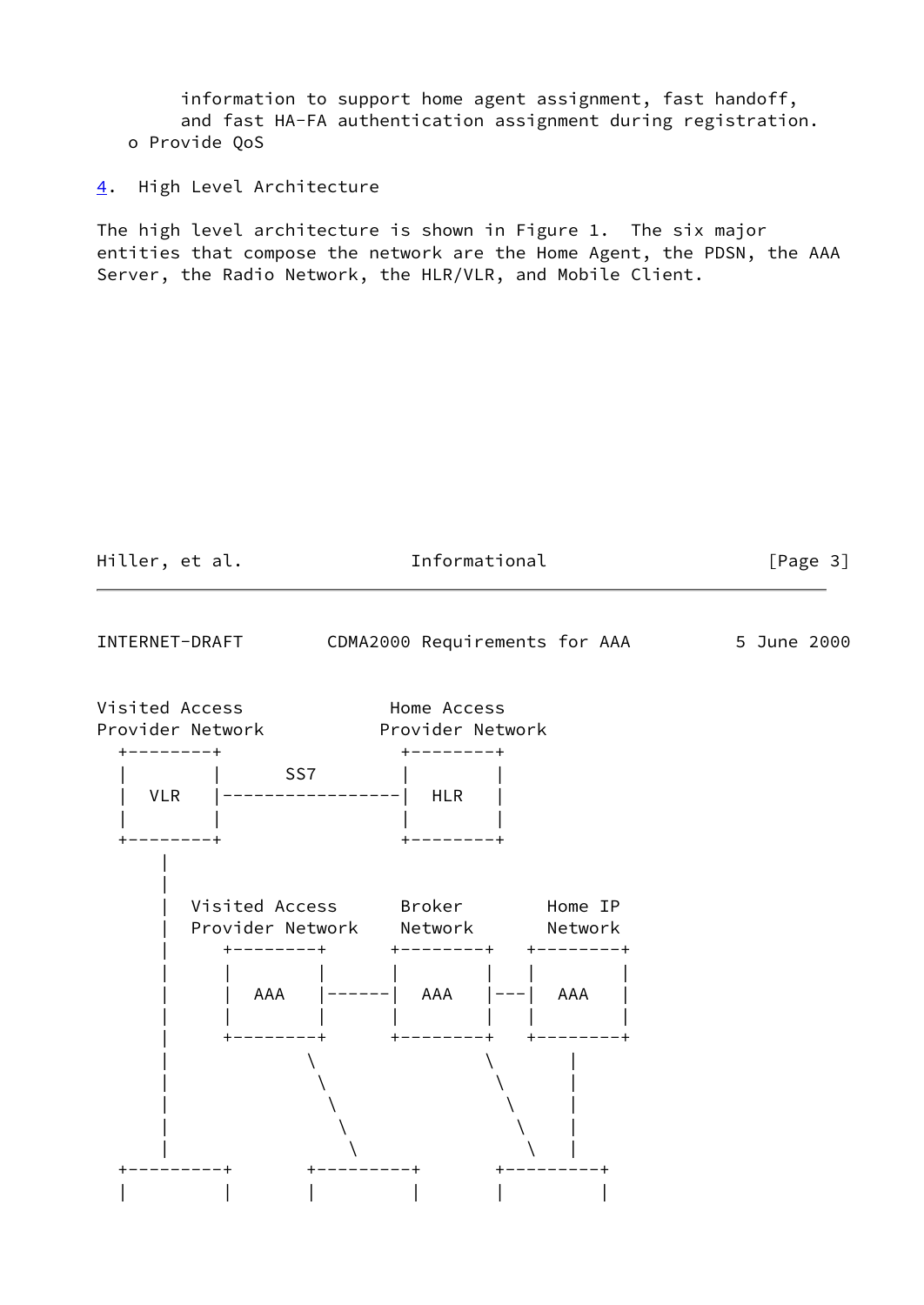

Figure 1: General cdma2000 Wireless IP Architecture

## <span id="page-4-0"></span>[4.1](#page-4-0). PDSN

- o Acts as a Foreign Agent;
- o Establish, maintain, and terminate link layer to the mobile client;
- o Initiate the authentication, authorization and accounting for the mobile client;
- o Optionally, securely tunnel using IP security to the Home Agent;
- o Receives service parameters from AAA for mobile client;

| Hiller, et al. | Informational | [Page 4] |
|----------------|---------------|----------|
|                |               |          |

INTERNET-DRAFT CDMA2000 Requirements for AAA 5 June 2000

- o Collect usage data for accounting purposes to be relayed to AAA;
- o Routes packets to external packet data networks or to the HA in the case of reverse tunneling;
- o Maps home address and Home Agent address to a unique link layer identifier used to communicate with Radio Network.
- <span id="page-4-1"></span>[4.2](#page-4-1). Authentication, Authorization, and Accounting Server
	- o Interact with the Foreign Agent and other AAA servers to authorize, authenticate and perform accounting for the mobile client;
	- o Provides mechanism to support security association between PDSN/FA and HA and between the MN and PDSN/FA;
	- o For dynamic Home Agent assignment, dynamically identify an HA and assign a MN on that HA, and provide the security association between the MN and HA;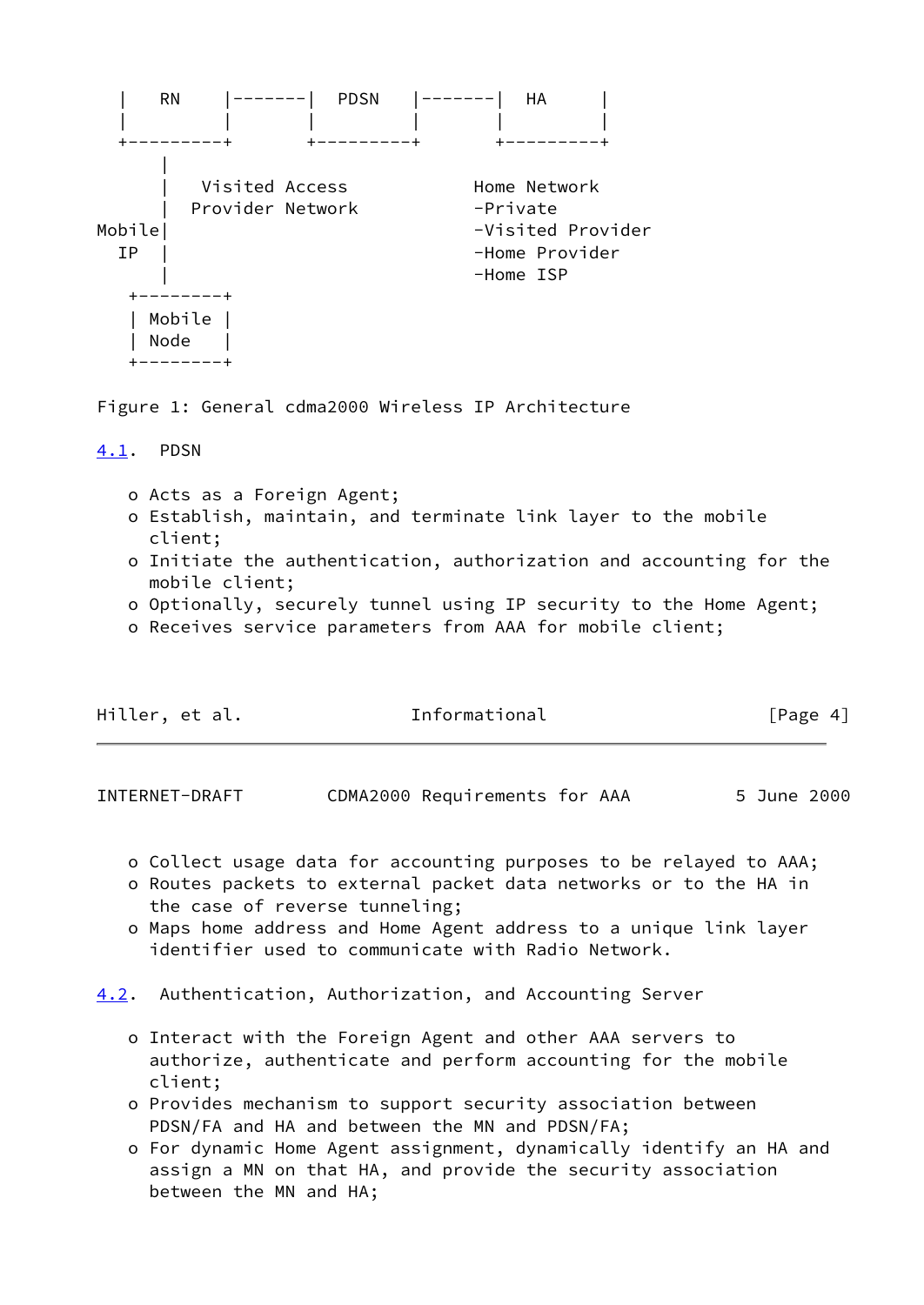- o Provide QoS information to the PDSN;
- o Optionally, assign dynamic home address.

<span id="page-5-0"></span>[4.3](#page-5-0). Radio Network

- o Maps Mobile Client identifier reference to a unique link layer identifier used to communicate with PDSN;
- o Validates Mobile Station for access service;
- o Manages physical layer connection to the Mobile Client;
- o Maintain state of reachability for packet service between the access radio network and the mobile station;
- o Buffers packets arriving from the PDSN, when radio resources are not in place or are insufficient to support the flow from the PDSN;
- o Relays packets between the mobile station and the PDSN.

# <span id="page-5-1"></span>[4.4](#page-5-1). Location Registers (VLR/HLR)

 o Stores authentication and authorization information for the radio network.

<span id="page-5-2"></span>[4.5](#page-5-2). Home Agent

- o Maintains user registration and redirects packets to the PDSN;
- o Optionally, establish an IP secure tunnel to the PDSN/FA;
- o Supports the dynamic Home Agent assignment;
- o Optionally, assigns dynamic home address;
- o Support reverse tunneling.

Hiller, et al. 1nformational [Page 5]

INTERNET-DRAFT CDMA2000 Requirements for AAA 5 June 2000

# <span id="page-5-3"></span>[4.6](#page-5-3). Mobile Node

- o Support PPP;
- o Can act as a Mobile IP Node; and support Foreign Agent Challenge and NAI;
- o Interacts with the Radio Network to obtain appropriate radio resources from the network for the exchange of packets;
- o Maintains knowledge of status of radio resources (e.g., active, standby, dormant);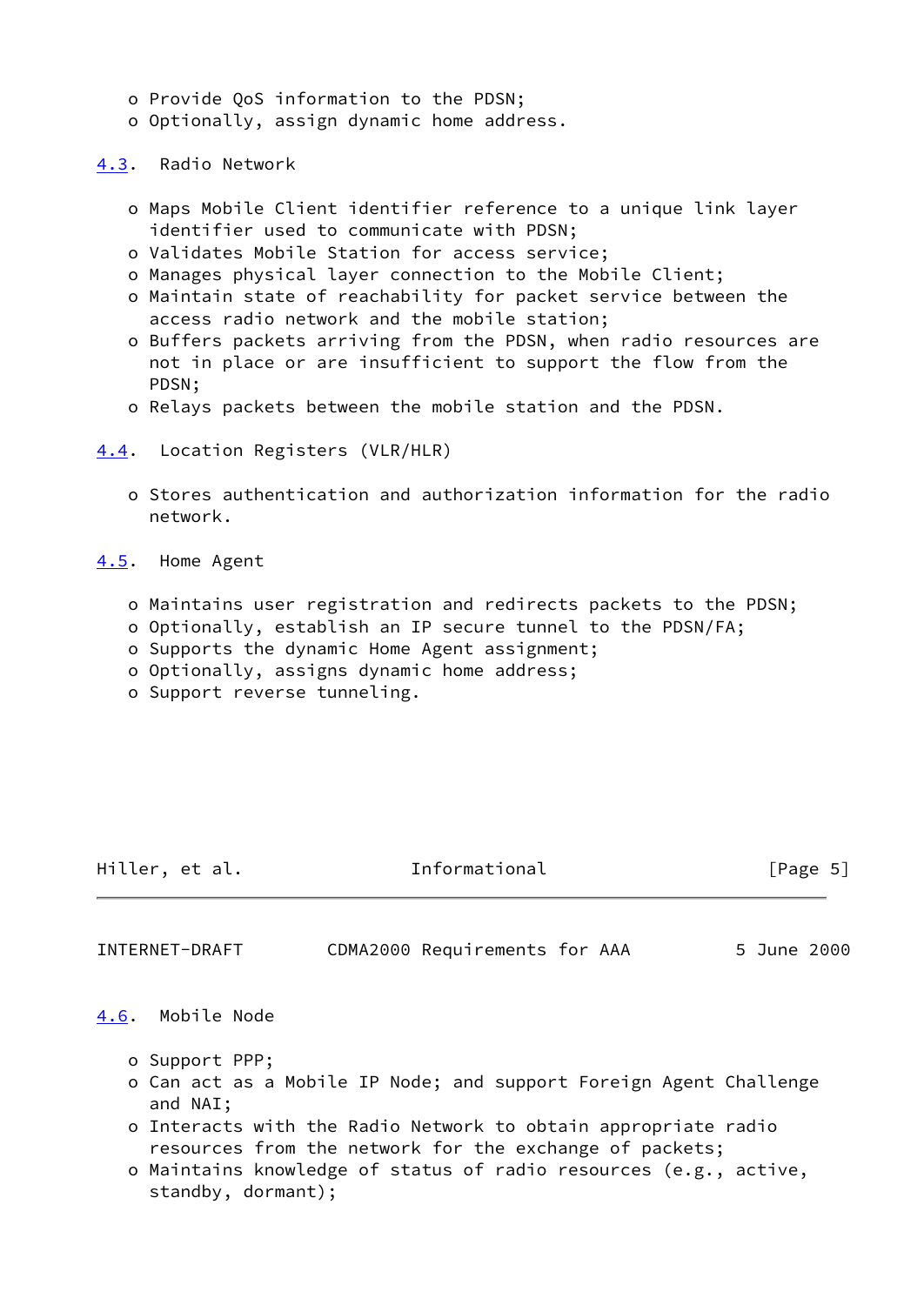- o Buffers packets when radio resources are not in place or are insufficient to support the flow to the network.
- [5](#page-0-0). AAA Requirements

# <span id="page-6-0"></span>[5.1](#page-6-0). Core AAA Requirements

The following is a summary of cdma2000 AAA specific requirements. In these requirements, the serving network and home network may or may not have a direct business relationship. In such cases in which there is not a direct business relationship, service may be supported indirectly via broker.

- o Authenticate and authorize a user NAI in a roaming environment. The NAI is obtained via CHAP (for traditional PPP service) or a Foreign Agent Challenge (for Mobile IP service). A shared secret exists between the mobile and its HAAA. The FAC will typically be computed in a manner consistent with CHAP.
- o Transport wireless data attributes from the home network to the Serving network. This may often take the form of a user profile.
- o Encrypt or sign one or more AVPs in an AAA message between home, serving network, or some broker across multiple AAA server hops.
- o Support a reliable AAA transport mechanism.
	- o This transport mechanism will be able indicate to an AAA application that a message was delivered to the next peer AAA application or that a time out occurred.
	- o Retransmission is controlled by the reliable AAA transport mechanism, and not by lower layer protocols such as TCP.
	- o Even if the AAA message is to be forwarded, or the message's options or semantics do not conform with the AAA protocol, the transport mechanism will acknowledge that the peer received the AAA message. However, if the message fails to pass authentication, it will not be acknowledged.
	- o Acknowledgements should be allowed to be piggybacked in AAA messages
	- o The reliable transport mechanism features shall have the capability to detect silent failures of the AAA peer or path to the AAA peer, to manage failure on a proactive basis.

Hiller, et al. **Informational** [Page 6]

INTERNET-DRAFT CDMA2000 Requirements for AAA 5 June 2000

 o Transport a digital certificate in an AAA message, in order to minimize the number of round trips associated with AAA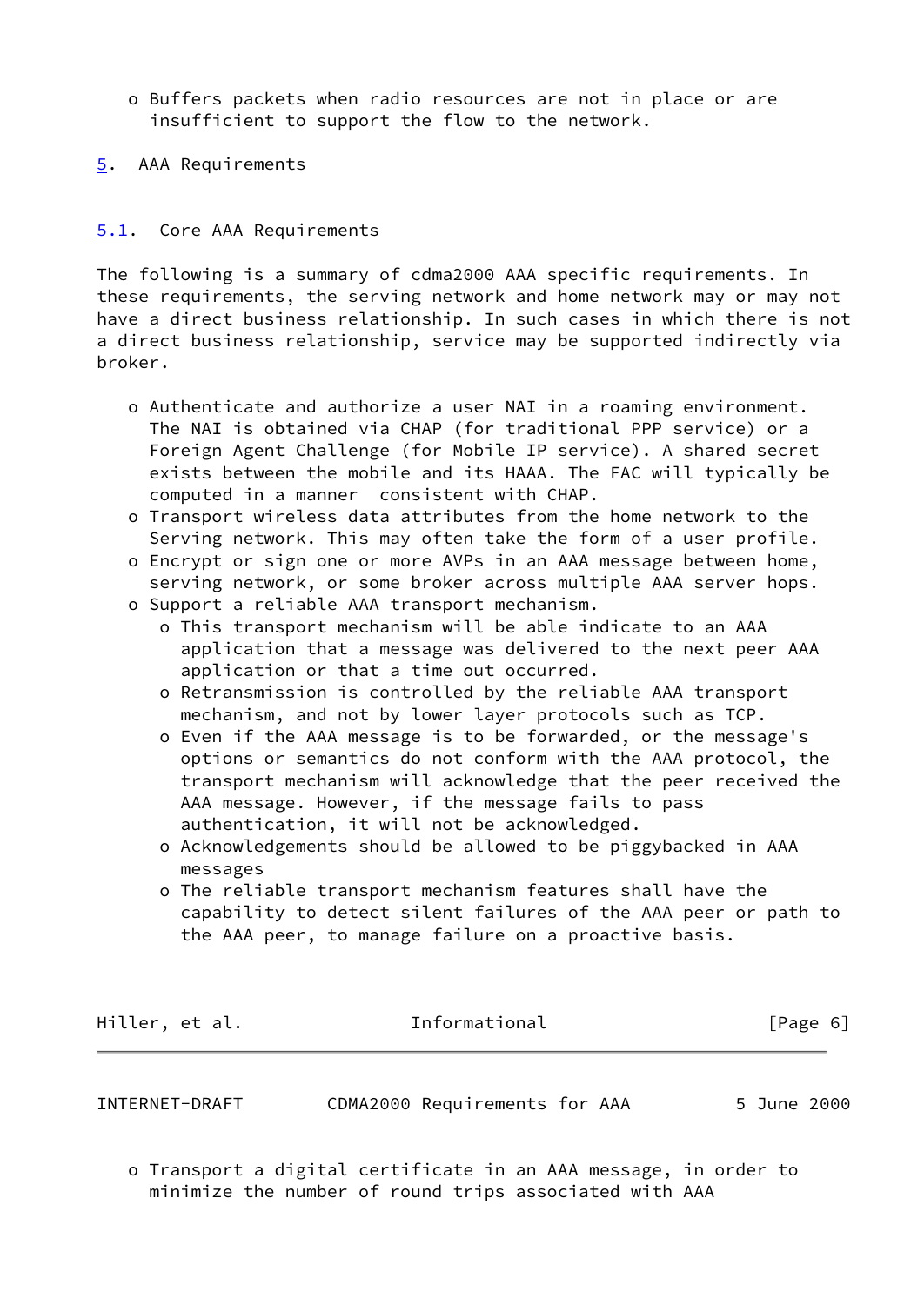transactions. Note: This requirement applies to AAA applications and not mobile stations.

- o Support both proxy and non-proxy brokers, where non-proxy brokers imply the broker terminates an entire request and initiates a new request. AAA brokers should have the capability to modify certain parts of AAA messages whereby to operate to in non-proxy or proxy environments.
- o Provide message integrity and identity authentication on a per hop (AAA node) basis.
- o Support replay protection and optional non-repudiation capabilities for all authorization and accounting messages. The AAA protocol must provide the capability for accounting messages to be matched with prior authorization messages.
- o Support accounting via both bilateral arrangements and via broker AAA servers providing accounting clearinghouse and reconciliation between serving and home networks. There is an explicit agreement that if the private network or home ISP authenticates the mobile station requesting service, then the private network or home ISP network also agrees to reconcile charges with the home service provider or broker. Real time accounting must be supported.
- o Provides security between AAA servers, and between AAA server and PDSN or HA via IP security.
- <span id="page-7-0"></span>[5.2](#page-7-0). Mobile IP Specific Requirements and AAA

# <span id="page-7-1"></span>[5.2.1](#page-7-1). Mobile IP Security Discussion

Three Mobile IP security extensions are defined in [RFC 2002](https://datatracker.ietf.org/doc/pdf/rfc2002):

 . HA - FA .  $MN - FA$ .  $HA - MN$ 

Therefore, Mobile IP and IPsec security models differ in that Mobile IP provides its own authentication mechanisms calculated within the Mobile IP registration procedures whereas IPsec uses IPsec AH.

The keys and SPIs associated with the MN-FA and HA-FA extensions need to be dynamically established in a roaming wireless carrier environment. The MN-FA extension is useful for allowing a new FA (PDSN) to quickly authenticate a mobile using the previous foreign agent extension. The HA-FA extension is useful for the HA to ensure that only FAs from carrier's with roaming agreements access the HA. The MN-HA is usually provisioned, but for dynamic Home Agent assignment, this security association must be dynamically created.

| Hiller, et al.<br>Informational | [Page 7] |
|---------------------------------|----------|
|---------------------------------|----------|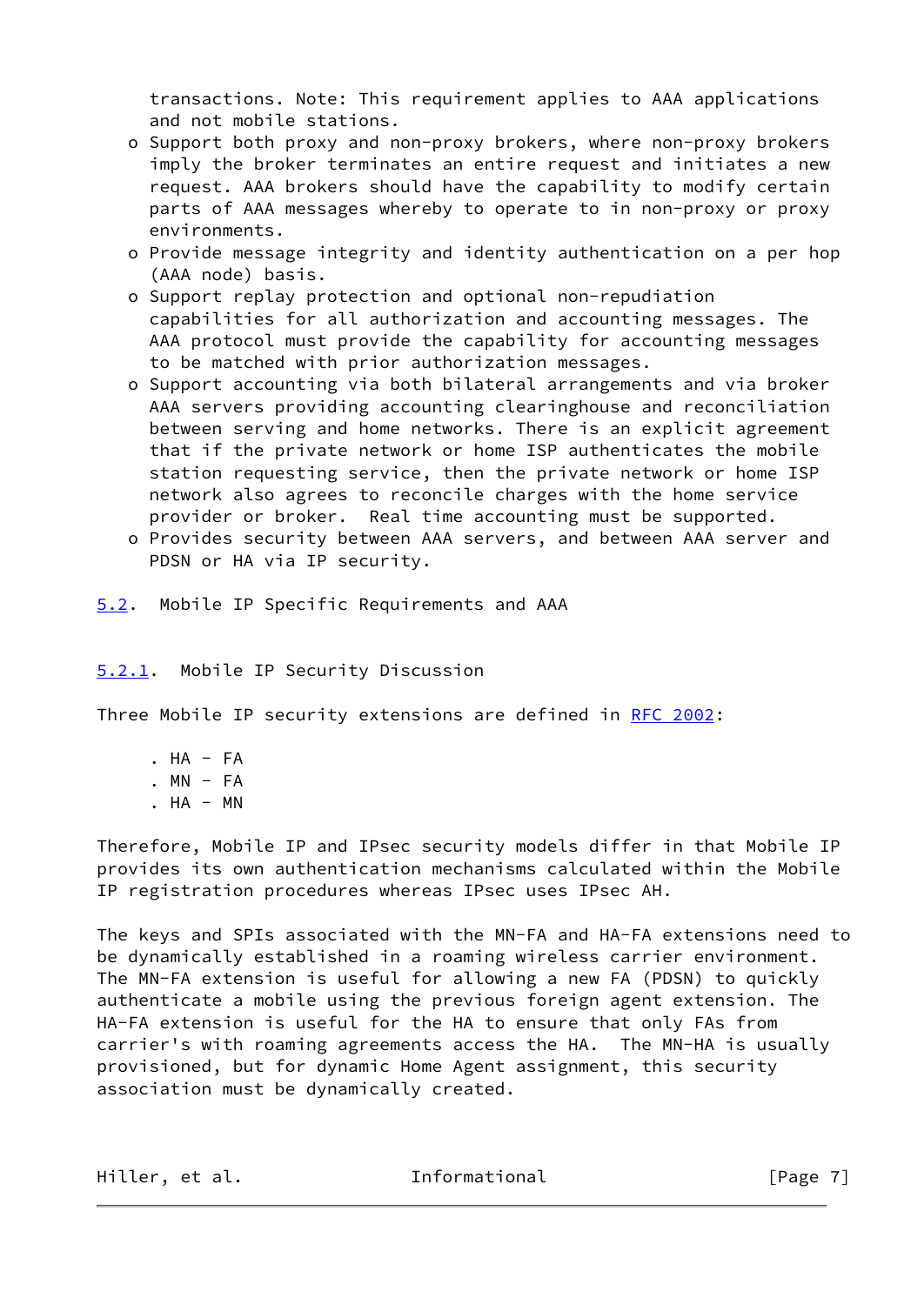It is possible to use IPsec AH between MN and FA, FA and HA, and MN and HA. IKE may be used to establish security associations between these entities. However, use of IKE may pose a problem for smaller mobiles and may introduce unacceptable delays for certain applications (e.g. Voice Over IP). The following three sections outline Mobile IP specific functions that benefit from AAA based key distribution.

#### <span id="page-8-0"></span>[5.2.2](#page-8-0). Dynamic Home Agent Assignment

A visited or home AAA server will optionally be able perform dynamic HA assignment. For dynamically assigned HA, the visited AAA server will indicate to the home AAA server whether it supports dynamic HA assignment in those cases in which the mobile node requests dynamic assignment. If so indicated, the home AAA server may choose to allow the visited AAA server to perform the HA assignment. Otherwise, the home AAA assigns the HA.

## <span id="page-8-1"></span>[5.2.3](#page-8-1). Fast Handoff

To achieve a faster handoff, the mobile may attempt to avoid an AAA transaction with the home AAA server. To accomplish this, the mobile may send the PDSN the Previous FA address in the RRQ message from the mobile, along with the MN-FA authentication extension. The new PDSN passes the Previous FA address and MN-FA authentication extension to the visited AAA server. If the visited AAA server is able authenticate the MN-FA authentication extension for the mobile, then the visited AAA may be able to avoid an actual transaction to the home AAA server.

## <span id="page-8-2"></span>[5.2.4](#page-8-2). HA-FA Authentication

To achieve a fast registration for the case of a mobile station with a Home Agent, the PDSN and HA may receive from the AAA mechanism a HA-FA key and SPI that is used to authenticate the PDSN and the HA to each other.

### <span id="page-8-3"></span>[5.2.5](#page-8-3). Key Distribution

These functions are primarily useful in a wireless environment in which handoffs may occur rapidly (implying a need for low latency), or where mobile devices have limited computing power. To achieve these functions, AAA will be used to securely pass keys and SPIs between the serving network and target network in encrypted form. These keys are then used for the specific functions outlined in this draft.

# <span id="page-8-4"></span>[5.3](#page-8-4). IKE and AAA

The use of IKE in the cdma2000 wireless architecture requires the use of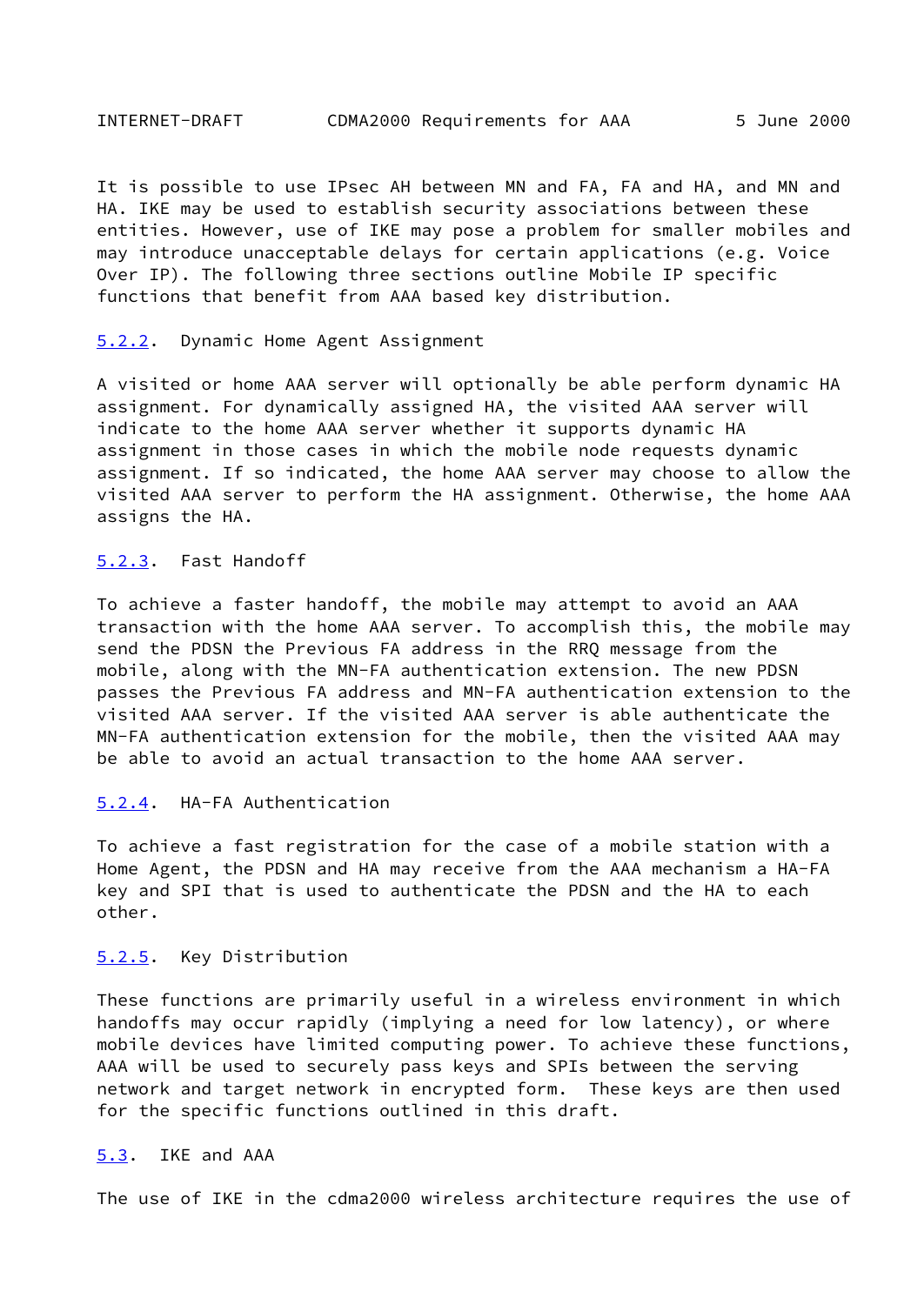certificates. However, the AAA servers may be able to distribute a pre-

Hiller, et al. Informational [Page 8]

INTERNET-DRAFT CDMA2000 Requirements for AAA 5 June 2000

shared key to the Mobile IP Agents for use during Phase 1 ISAKMP exchanges. This may lessen the need for on-line revocation checks.

<span id="page-9-0"></span>[5.4](#page-9-0). Interoperability with RADIUS

Users with a home AAA server based on RADIUS may desire to roam into a wireless carrier network that uses "new" AAA servers based on the requirements in this draft, and vice verse. The AAA protocol should be designed in a way so as to make conversions to and from RADIUS messages straight forward. This will allow for the development of gateway processes to aid in interoperability. Note: The features of the new AAA protocols which are beyond the feature set of the RADIUS protocol will not be available for users while on home or serving networks based on RADIUS.

<span id="page-9-1"></span>[6](#page-9-1). References

[RFC2119] Bradner, S., "Key words for use in RFCs to Indicate Requirement Levels", **[BCP 14](https://datatracker.ietf.org/doc/pdf/bcp14), RFC 2119**, March 1997.

<span id="page-9-2"></span>[7](#page-9-2). Security Considerations

This document is very much about security. These requirements do not require the serving and home networks to not be in the same domain nor must they have a direct relationship. The serving network requires authorization from the home network so that the serving network obtains proof it will get paid for services rendered to the mobile. This implies the home network must authenticate the user. AAA functions must be performed in a secure manner. The requirements contained in [section 3](#page-1-2) outline the security required.

Mobile IP supports authentication mechanisms outside IP Security. These mechanism may be enhanced in a cellular wireless environment by allowing a home AAA server to distribute keys to the serving network. Additionally, the home AAA server may be able to send a pre-shared key to be used in Phase 1 ISAKMP security association establishment between FA and HA. These keys would sent in encrypted form from the home network to the serving network. As supported in the requirements contained in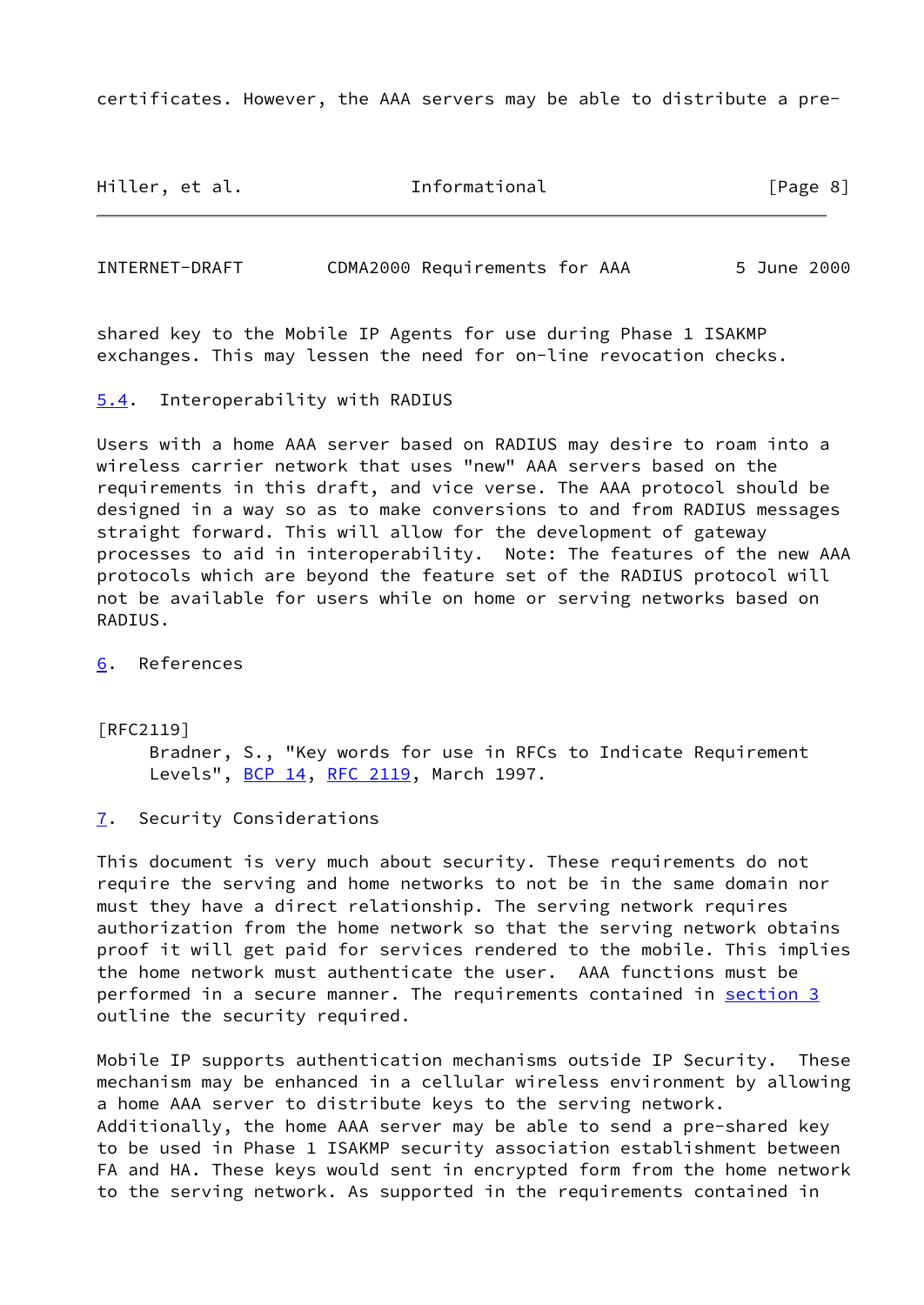[section 3](#page-1-2), the encryption could be handled via public cryptography and certificates.

<span id="page-10-0"></span>[8](#page-10-0). IANA Considerations

This draft does not create any new number spaces for IANA administration.

<span id="page-10-6"></span><span id="page-10-5"></span><span id="page-10-4"></span><span id="page-10-3"></span><span id="page-10-2"></span><span id="page-10-1"></span>Hiller, et al. The Informational The League 1 (Page 9) INTERNET-DRAFT CDMA2000 Requirements for AAA 5 June 2000 [9](#page-10-1). Acknowledgements The authors are active members of the TIA TR45.6 committee. [10.](#page-10-2) Authors' Addresses Pat R. Calhoun Network and Security Research Center, Sun Labs Sun Microsystems, Inc. [15](#page-10-3) Network Circle Menlo Park, CA 94025 Phone: (650)-786-7733 E-mail: pcalhoun@eng.sun.com Ed Campbell 3Com Corporation [1800](#page-10-4) W. Central Rd. Mount Prospect, IL 60056 Phone: (847) 342-6769 E-Mail: ed\_campbell@3com.com Gopal Dommety Cisco Systems, Inc. [170](#page-10-5) West Tasman Drive San Jose, CA 95134 e-mail: gdommety@cisco.com Tom Hiller Rm 2F-218 [263](#page-10-6) Shuman Dr. Lucent Technologies Naperville, IL Phone: (630) 979-7673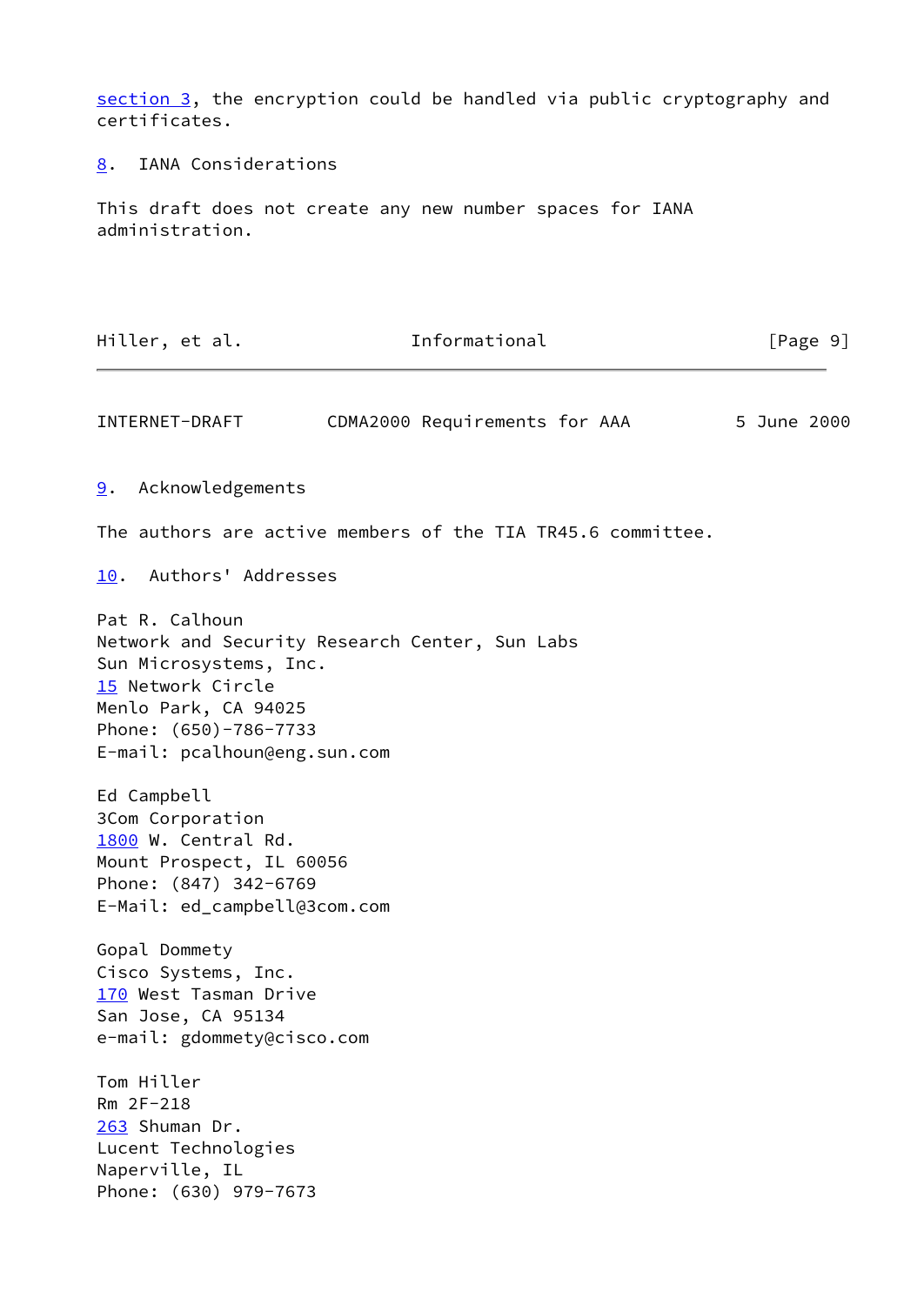E-mail: tom.hiller@lucent.com

<span id="page-11-0"></span>Raymond T. Hsu Qualcomm Inc. [6455](#page-11-0) Lusk Blvd. San Diego, CA 92121 Phone: (619) 651-3623 E-Mail: rhsu@qualcomm.com

<span id="page-11-1"></span>Mark A. Lipford Sprint PCS [8001](#page-11-1) College Blvd.; Suite 210 Overland Park, KS 66210 Phone: (913) 664-8335 E-Mail: mlipfo01@sprintspectrum.com

<span id="page-11-3"></span><span id="page-11-2"></span>

| Hiller, et al.                                                                                                                                      | Informational                 | [Page 10]   |
|-----------------------------------------------------------------------------------------------------------------------------------------------------|-------------------------------|-------------|
| INTERNET-DRAFT                                                                                                                                      | CDMA2000 Requirements for AAA | 5 June 2000 |
| Serge Manning<br>Nortel Networks<br>2201 Lakeside Blvd<br>Richardson, TX 75082-4399<br>Phone: (972) 684-7277<br>E-Mail: smanning@nortelnetworks.com |                               |             |
| Peter J. McCann<br>Lucent Technologies<br>Rm 2Z-305<br>263 Shuman Blvd<br>Naperville, IL 60566<br>Phone: (630) 713 9359<br>E-Mail: mccap@lucent.com |                               |             |
| Mark Munson<br>GTE Wireless<br>One GTE Place<br>Alpharetta, GA 30004<br>Phone: (678) 339-4439<br>E-Mail: mmunson@mobilnet.gte.com                   |                               |             |
| Haeng Koo<br>Samsung Telecommunications America, Inc.<br>1130 E. Arapaho Road<br>Richardson, TX, USA 75025                                          |                               |             |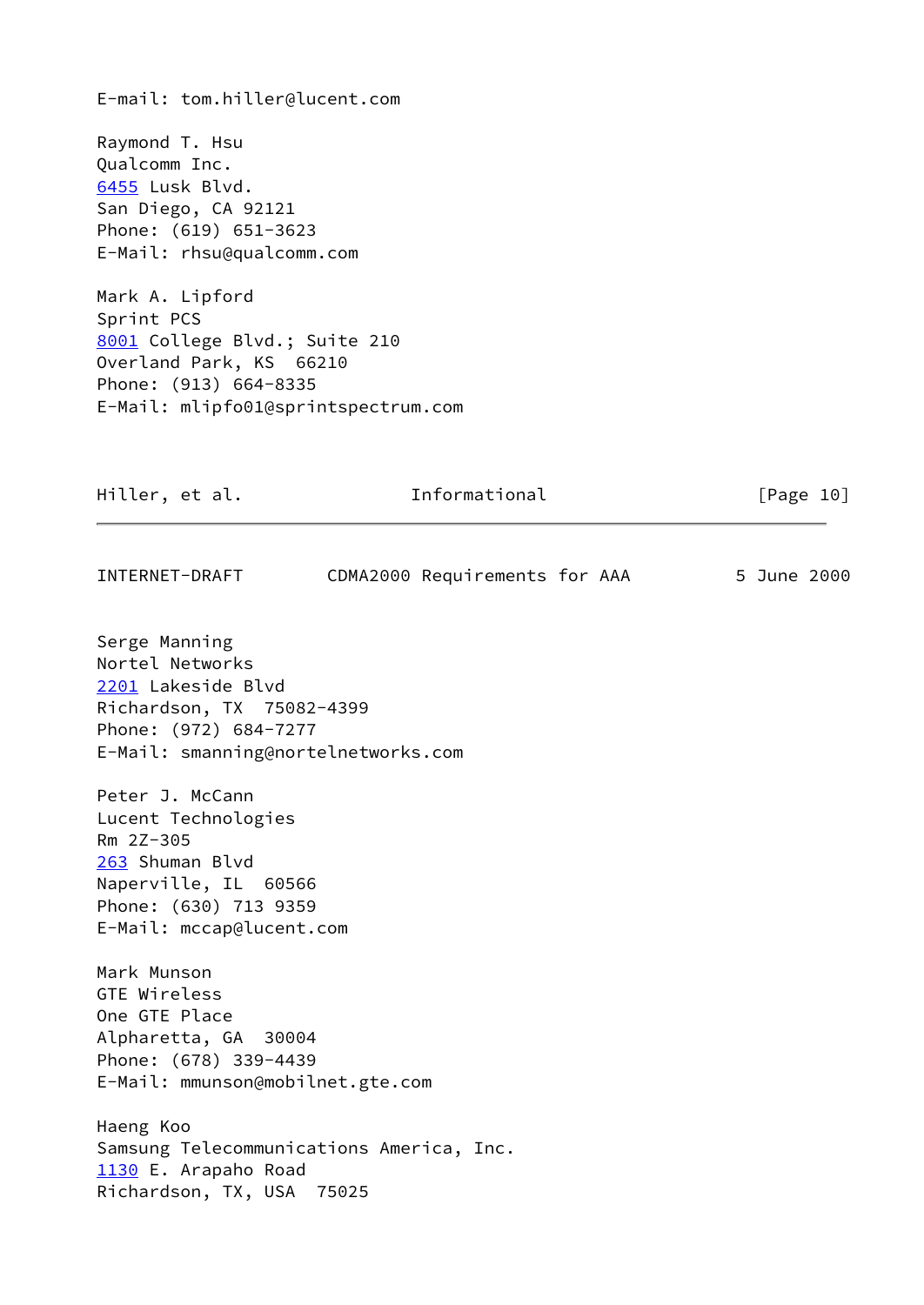Phone: (972) 761-7735 E-Mail: hkoo@telecom.sna.samsung.com

<span id="page-12-0"></span>Pat Walsh Ameritech [2000](#page-12-0) W. Ameritech Ctr. Dr. Hoffman Estates, IL 60195 Phone: (847) 765-5845 E-Mail: pwalsh@ameritechcell.com

Yingchun Xu 3Com Corporation [1800](#page-10-4) W. Central Rd. Mount Prospect, IL 60056 Phone: (847) 342-6814 E-Mail: Yingchun\_Xu@3com.com

<span id="page-12-1"></span>Brent Hirschman [1501](#page-12-1) Shure Dr. Arlington Hieghts, IL 60006 Phone: (847) 632-1563 E-Mail: qa4053@email.mot.com

Hiller, et al. 1nformational [Page 11]

<span id="page-12-3"></span><span id="page-12-2"></span>INTERNET-DRAFT CDMA2000 Requirements for AAA 5 June 2000 Eric Jaques Vodafone AirTouch [2999](#page-12-2) Oak Road, MS-750 Walnut Creek, CA 94596 Phone: +1-925-279-6142 E-mail: ejaques@akamail.com Sanjeevan Sivalingham Ericsson Wireless Communications Inc., Rm Q-356C [6455](#page-11-0) Lusk Blvd San Diego, CA 92126 Phone: (858) 332-5670 E-mail: s.sivalingham@ericsson.com Xing Chen Alcatel USA [1000](#page-12-3) Coit Road Plano, TX 75075, USA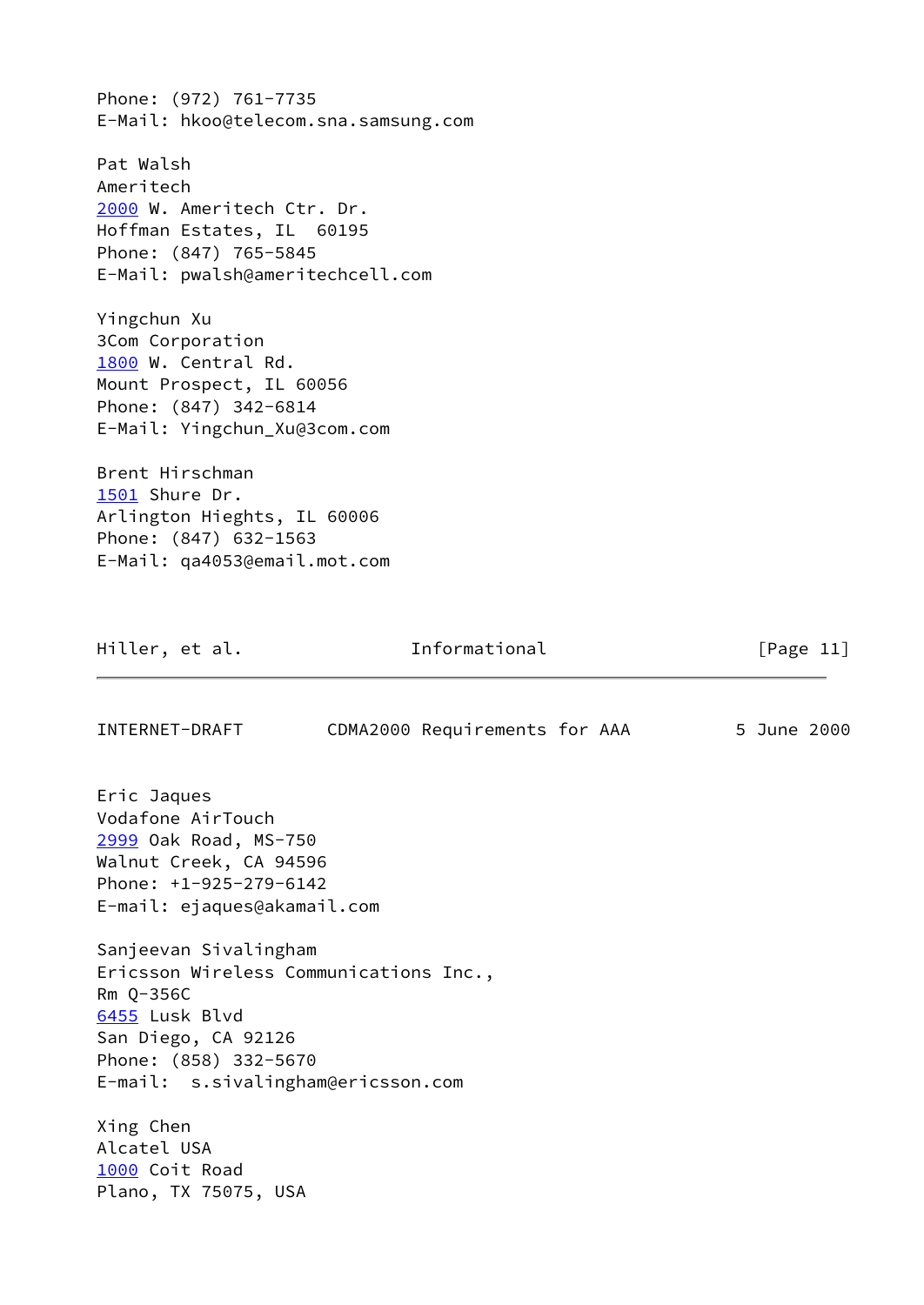Phone: 972-519-4142 Fax: 972-519-4843 Email: xing.chen@usa.alcatel.com Byng-Keun Lim, LG Information & Communications, Ltd. 533, Hogye-dong, Dongan-ku, Anyang-shi, Kyungki-do,431-080, Korea E-mail: bklim@lgic.co.kr Phone: +82-343-450-7199 Fax: +82-343-450-7050 Hajime Shiino Lucent Technologies Japan Ltd. [25](#page-13-0) Mori Bldg. 1-4-30 Roppongi, Minato-ku Tokyo Phone:+81-3-5561-3695 E-mail:hshiino@lucent.com Shinich Baba Toshiba America Research, Inc. PO Box 136, Convent Station, NJ 07961-0136 Phone: (973) 829-4795 E-mail: sbaba@tari.toshiba.com Takahiro Ayaki

<span id="page-13-0"></span>DDI corporation Ichibancho FS Bldg.

Hiller, et al. 1nformational [Page 12]

INTERNET-DRAFT CDMA2000 Requirements for AAA 5 June 2000

8, Ichibancho, Chiyoda-ku Tokyo Phone: +81-3-3221-9682 E-mail: ayaki@ddi.co.jp

<span id="page-13-1"></span>Alan Hameed Fujitsu [2801](#page-13-1) Telecom Parkway Richardson, Texas 75082 Phone: (972) 479-2089

Charles N. Lo Vodafone AirTouch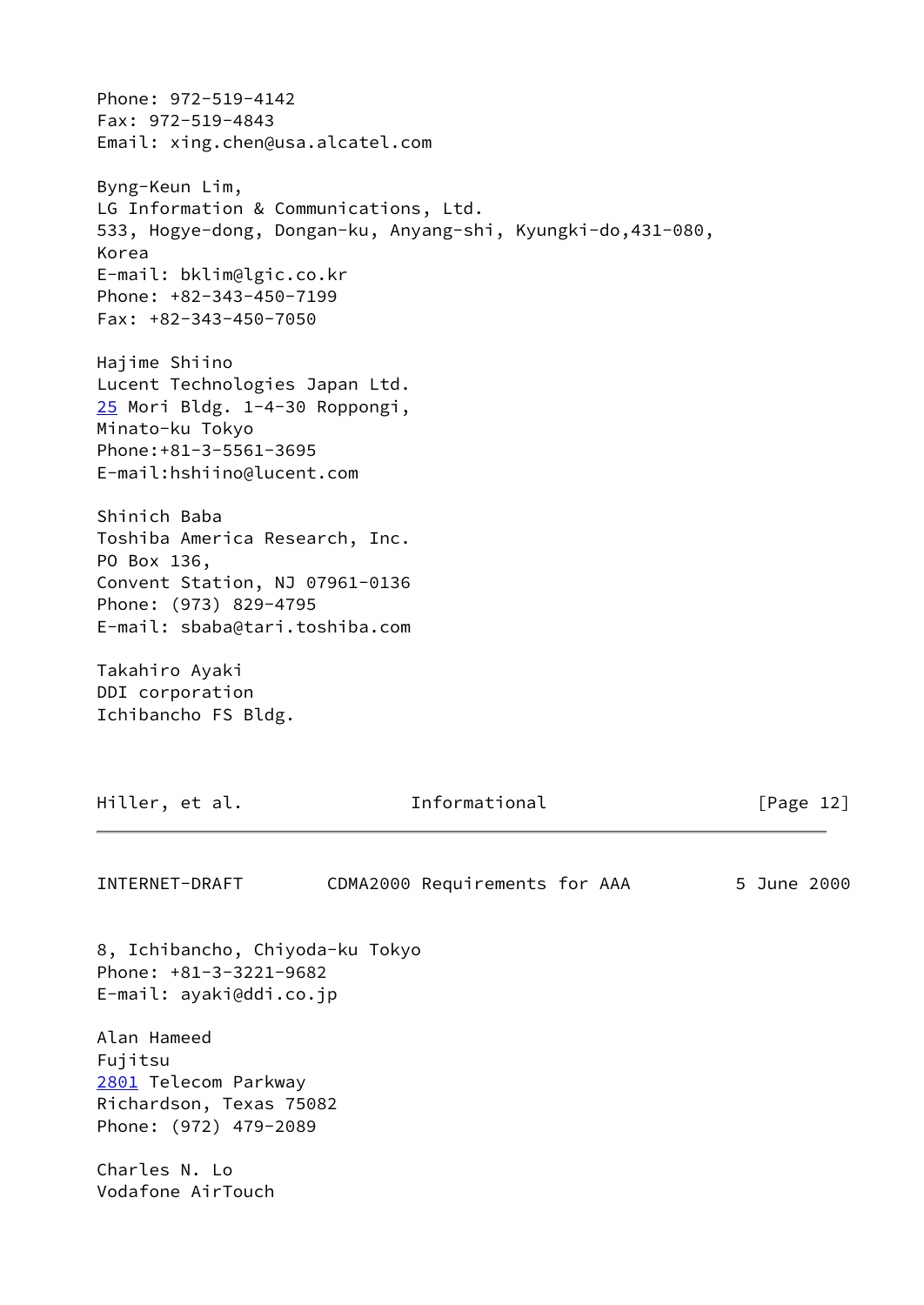[2999](#page-12-2) Oak Rd

Walnut Creek, CA 94596 Phone: (925) 210-3460 E-Mail: charles.lo@airtouch.com

Takuo Seki IDO Corporation Gobancho YS Bldg. 12-3, Gobancho, Chiyoda-ku Tokyo Phone: +81-3-3263-9660 E-mail: t-seki@ido.co.jp.fi

<span id="page-14-0"></span>[11.](#page-14-0) Full Copyright Statement

Copyright (C) The Internet Society (2000). All Rights Reserved. This document and translations of it may be copied and furnished to others, and derivative works that comment on or otherwise explain it or assist in its implmentation may be prepared, copied, published and distributed, in whole or in part, without restriction of any kind, provided that the above copyright notice and this paragraph are included on all such copies and derivative works. However, this document itself may not be modified in any way, such as by removing the copyright notice or references to the Internet Society or other Internet organizations, except as needed for the purpose of developing Internet standards in which case the procedures for copyrights defined in the Internet Standards process must be followed, or as required to translate it into languages other than English. The limited permissions granted above are perpetual and will not be revoked by the Internet Society or its successors or assigns. This document and the information contained herein is provided on an "AS IS" basis and THE INTERNET SOCIETY AND THE INTERNET ENGINEERING TASK FORCE DISCLAIMS ALL WARRANTIES, EXPRESS OR IMPLIED, INCLUDING BUT NOT LIMITED TO ANY WARRANTY THAT THE USE OF THE INFORMATION HEREIN WILL NOT INFRINGE ANY RIGHTS OR ANY IMPLIED WARRANTIES OF MERCHANTABILITY OR FITNESS FOR A PARTICULAR PURPOSE."

| Hiller, et al. | Informational | [Page 13] |  |
|----------------|---------------|-----------|--|
|                |               |           |  |

INTERNET-DRAFT CDMA2000 Requirements for AAA 5 June 2000

### <span id="page-14-1"></span>[12.](#page-14-1) Expiration Date

This memo is filed as  $\frac{draff-hiller-cdma2000-aaa-01.txt}{$ , and expires January 1, 2001.